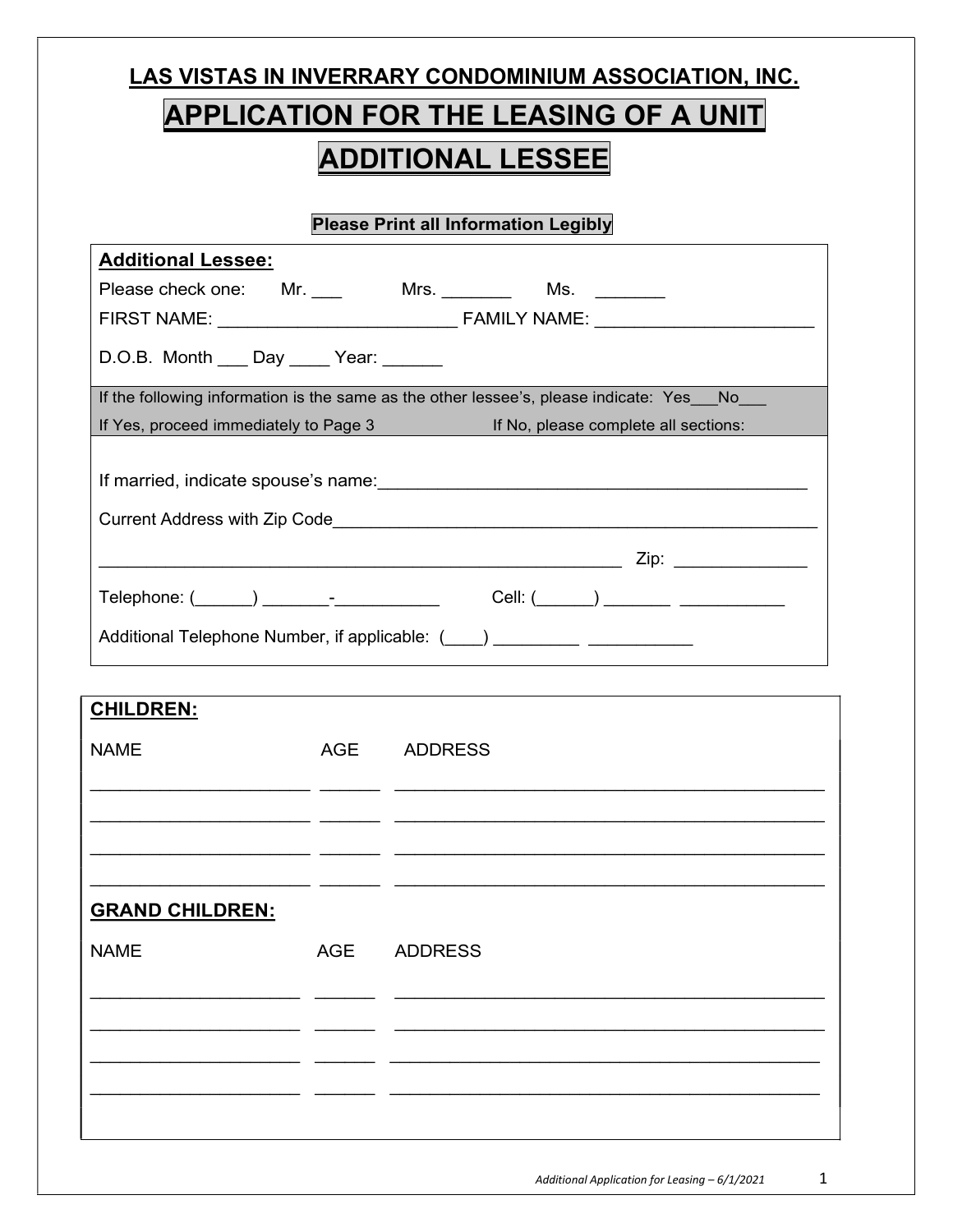| checks and identification documentation. |                                                                            |  | Please Note: A separate application is required for anyone listed as "Other Occupant" including background                                                                                                                           |  |  |
|------------------------------------------|----------------------------------------------------------------------------|--|--------------------------------------------------------------------------------------------------------------------------------------------------------------------------------------------------------------------------------------|--|--|
| <b>NAME</b>                              |                                                                            |  | AGE RELATIONSHIP                                                                                                                                                                                                                     |  |  |
|                                          |                                                                            |  | <u> 1989 - Johann Stoff, deutscher Stoffen und der Stoffen und der Stoffen und der Stoffen und der Stoffen und der Stoffen und der Stoffen und der Stoffen und der Stoffen und der Stoffen und der Stoffen und der Stoffen und d</u> |  |  |
|                                          |                                                                            |  |                                                                                                                                                                                                                                      |  |  |
|                                          | <b>PERSONAL REFERENCES:</b> These people must not be related to you.       |  |                                                                                                                                                                                                                                      |  |  |
| NAME:                                    | <b>ADDRESS</b>                                                             |  | <b>PHONE</b>                                                                                                                                                                                                                         |  |  |
|                                          |                                                                            |  |                                                                                                                                                                                                                                      |  |  |
| <b>EMERGENCY CONTACT:</b>                |                                                                            |  |                                                                                                                                                                                                                                      |  |  |
| <b>FIRST CONTACT:</b>                    |                                                                            |  |                                                                                                                                                                                                                                      |  |  |
|                                          |                                                                            |  | PHONE:                                                                                                                                                                                                                               |  |  |
|                                          |                                                                            |  |                                                                                                                                                                                                                                      |  |  |
| <b>E-MAIL ADDRESS</b>                    |                                                                            |  |                                                                                                                                                                                                                                      |  |  |
| <b>SECOND CONTACT:</b>                   |                                                                            |  |                                                                                                                                                                                                                                      |  |  |
| NAME:                                    |                                                                            |  | PHONE:                                                                                                                                                                                                                               |  |  |
|                                          |                                                                            |  | RELATIONSHIP: ___________                                                                                                                                                                                                            |  |  |
| <b>E-MAIL ADDRESS</b>                    |                                                                            |  |                                                                                                                                                                                                                                      |  |  |
|                                          |                                                                            |  | <b>VEHICLE INFORMATION: Please note that Motorcycles; Scooters; Commercial</b>                                                                                                                                                       |  |  |
|                                          |                                                                            |  | Vehicles; Mobile Homes; Campers; Recreational Vehicles (RV); are not allowed to park                                                                                                                                                 |  |  |
|                                          | subject to specifications as described in our By-Laws, Sections 12 and 13. |  | in the Las Vistas in Inverrary Condominium Association, Inc. property. Pick-up trucks are                                                                                                                                            |  |  |
|                                          |                                                                            |  | How many vehicles will you park on the property (up to a maximum of 2 Allowed):                                                                                                                                                      |  |  |
|                                          |                                                                            |  |                                                                                                                                                                                                                                      |  |  |
| Vehicle #1:                              |                                                                            |  |                                                                                                                                                                                                                                      |  |  |